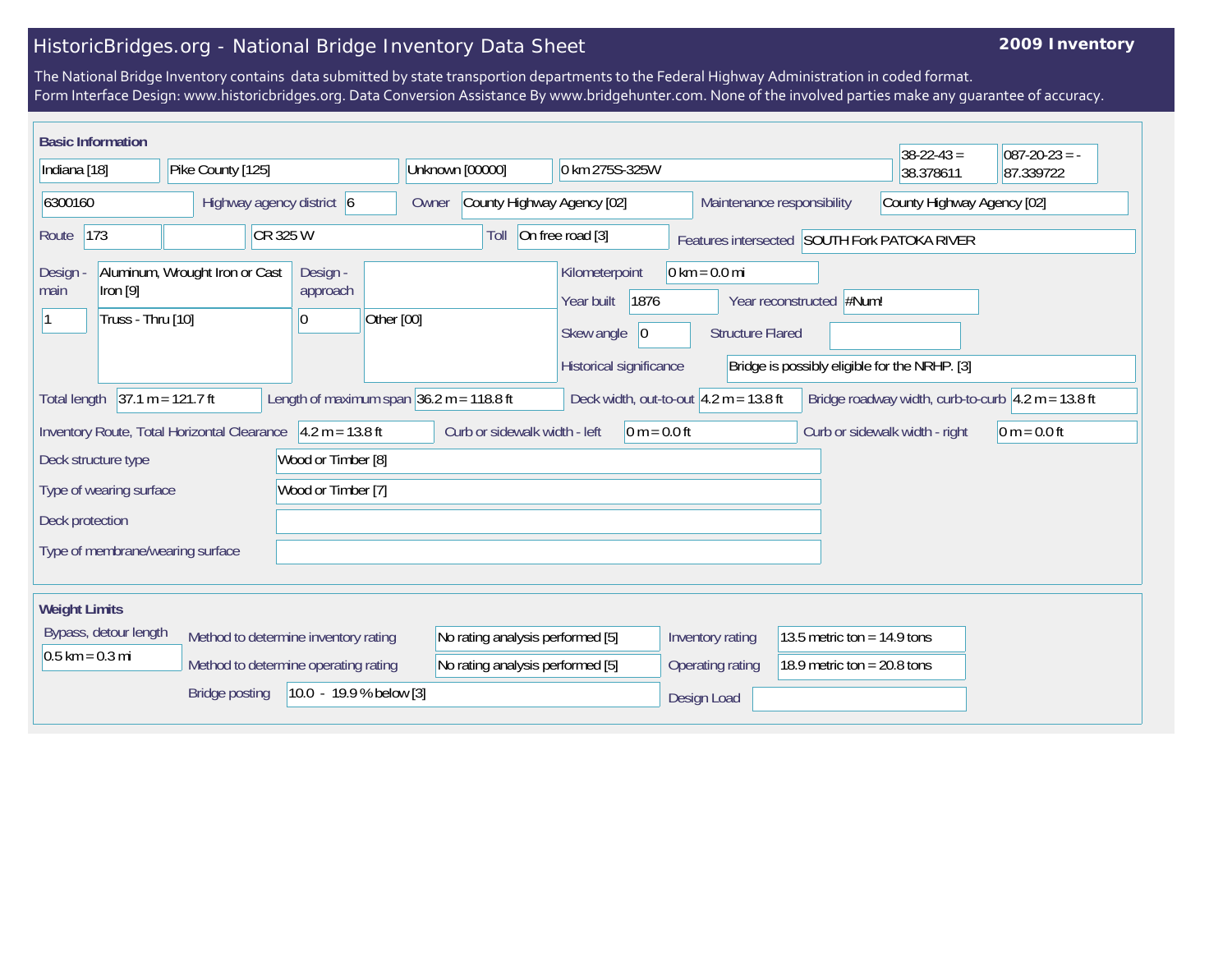| <b>Functional Details</b>                                                                                                                           |                                                                                         |  |  |  |  |  |  |  |  |  |
|-----------------------------------------------------------------------------------------------------------------------------------------------------|-----------------------------------------------------------------------------------------|--|--|--|--|--|--|--|--|--|
| Average daily truck traffi<br>Average Daily Traffic<br>$ 12\rangle$                                                                                 | Year 2007<br>2027<br>Future average daily traffic<br> 14<br>%<br>Year                   |  |  |  |  |  |  |  |  |  |
| Road classification<br>Local (Rural) [09]                                                                                                           | Approach roadway width<br>$3.6 m = 11.8 ft$<br>Lanes on structure  1                    |  |  |  |  |  |  |  |  |  |
| Direction of traffic One lane bridge for 2 - way traffic [3]<br>Type of service on bridge Highway [1]<br>Bridge median                              |                                                                                         |  |  |  |  |  |  |  |  |  |
| No parallel structure exists. [N]<br>Parallel structure designation                                                                                 |                                                                                         |  |  |  |  |  |  |  |  |  |
| Waterway [5]<br>Type of service under bridge                                                                                                        | 0 <br>Navigation control<br>Lanes under structure                                       |  |  |  |  |  |  |  |  |  |
| Navigation horizontal clearance $ 0 = N/A$<br>Navigation vertical clearanc<br>$0 = N/A$                                                             |                                                                                         |  |  |  |  |  |  |  |  |  |
| Minimum navigation vertical clearance, vertical lift bridge $ 0 m = 0.0 ft$<br>Minimum vertical clearance over bridge roadway<br>$4.49 m = 14.7 ft$ |                                                                                         |  |  |  |  |  |  |  |  |  |
| Minimum lateral underclearance reference feature Feature not a highway or railroad [N]                                                              |                                                                                         |  |  |  |  |  |  |  |  |  |
| Minimum lateral underclearance on left 30.4 $m = 99.7$ ft<br>Minimum lateral underclearance on right $30.4$ m = 99.7 ft                             |                                                                                         |  |  |  |  |  |  |  |  |  |
| Minimum Vertical Underclearance $ 0 = N/A$                                                                                                          | Minimum vertical underclearance reference feature Feature not a highway or railroad [N] |  |  |  |  |  |  |  |  |  |
| Appraisal ratings - underclearances N/A [N]                                                                                                         |                                                                                         |  |  |  |  |  |  |  |  |  |
|                                                                                                                                                     |                                                                                         |  |  |  |  |  |  |  |  |  |
| <b>Repair and Replacement Plans</b>                                                                                                                 |                                                                                         |  |  |  |  |  |  |  |  |  |
| Type of work to be performed                                                                                                                        | Work to be done by contract [1]<br>Work done by                                         |  |  |  |  |  |  |  |  |  |
| Replacement of bridge or other structure because<br>of substandard load carrying capacity or substantial                                            | Bridge improvement cost<br>712000<br>712000<br>Roadway improvement cost                 |  |  |  |  |  |  |  |  |  |
| bridge roadway geometry. [31]                                                                                                                       | $46.3 m = 151.9 ft$<br>Length of structure improvement<br>Total project cost<br>1424000 |  |  |  |  |  |  |  |  |  |
|                                                                                                                                                     | Year of improvement cost estimate<br>2007                                               |  |  |  |  |  |  |  |  |  |
|                                                                                                                                                     | Border bridge - state<br>Border bridge - percent responsibility of other state          |  |  |  |  |  |  |  |  |  |
|                                                                                                                                                     | Border bridge - structure number                                                        |  |  |  |  |  |  |  |  |  |